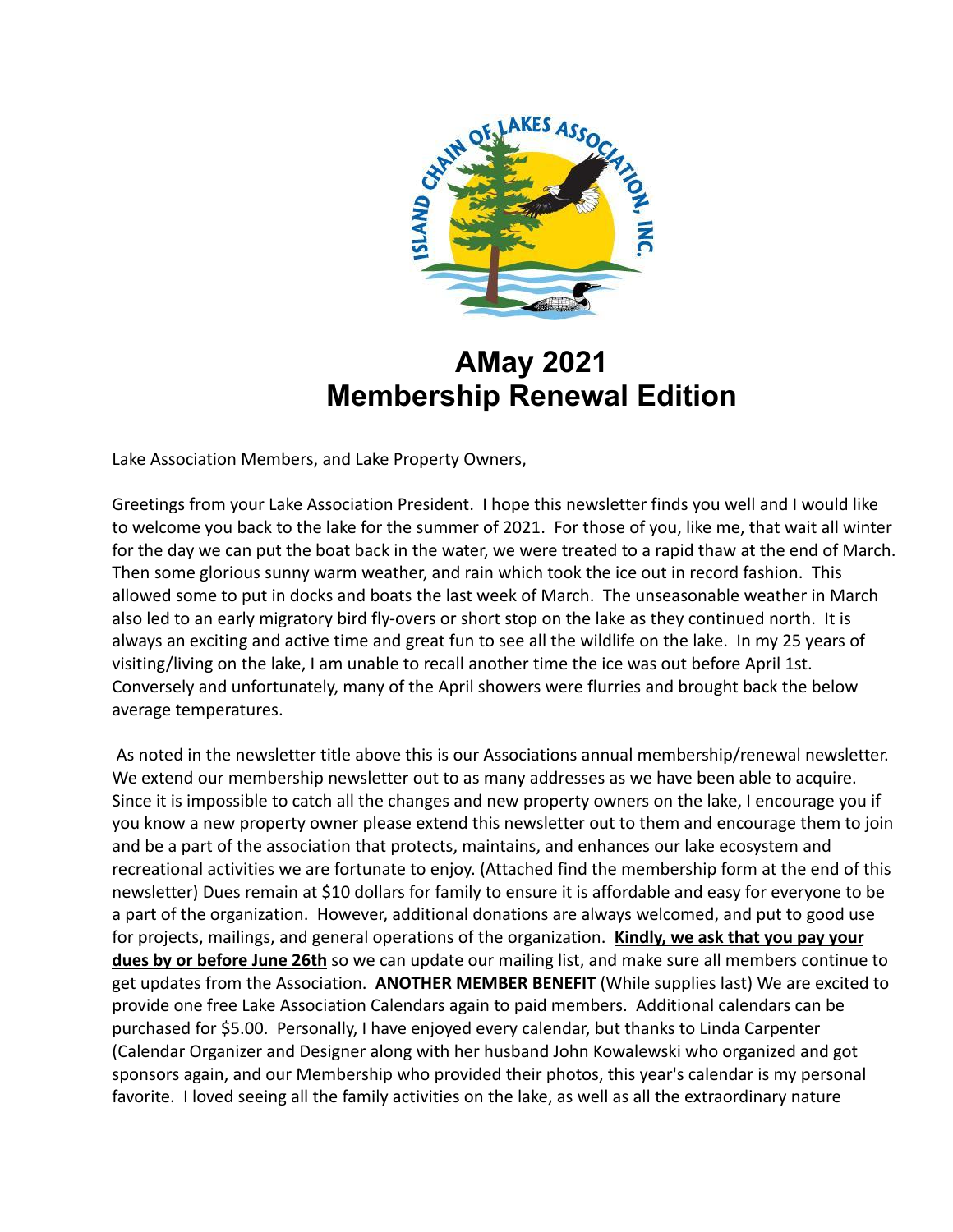photos that members captured. The calendar always highlights the many blessings we have in being able to live, vacation, or recreate on our beautiful chain of lakes. Thanks to all who participated. Due to size and cost, calendars cannot be shipped, so they can be picked from

> John Kowalewski - Treasurer 30961 117<sup>th</sup> St New Auburn, WI 54757 715-967-2109

It is with great disappointment, as I am writing this newsletter, news outlets are once again reporting that Covid-19 numbers are again rising in many states (Wisconsin being one of them). Due to the major planning that is involved with "Area Lake Days" we cancelled for May 2021 which would have also been the date of our first meeting. Hopefully, our first meeting will be June 12th, 10 AM at the Backwood, but weather permitting we are looking to have an outdoor meeting. A representative from TSB Lakeshore Restoration and diving will be on hand to educate on shore line buffer zones, native plannings and possible grants that might be able to be obtained to offset property owner cost of shoreline buffer projects.

Lastly in 2021, due to the association not being able to meet in 2020 due to Covid, we are continuing the focus areas of last year. To refresh you on the areas you choose to focus on they were as follows... 1. Water clarity, erosion, and shoreline restoration, 2. Theft, 3. Boating courtesy and 4. Continued focus on Invasive Species impacting the lake and fishing habitats.

Karl Nordin President 715-577-8692 calls and text are best Lake Association website: Islandchainoflakes.org

### **AMAZON SMILE:**

Smile.amazon.com We have now set up the Island Chain of Lakes as a beneficiary of Amazon's charity give back programs for 501c3's. Instead of making purchases through Amozon.com if you sign up for an Amazon smile account Amazon will donate 0.5% on eligible purchases to your favorite Charity or organization in this case the **Island Chain of Lakes Association** at no cost to you. When setting this up search for us using the EIN Number 83-0802634 or Island Chain of Lakes Association. Thanks in advance for selecting us as your Organization of choice. Once you sign up you should get a email like this...**Dear Karl Nordin,**

Thanks for visiting **[AmazonSmile!](https://www.amazon.com/gp/f.html?C=23FDTID6XJWLZ&K=2QM18UT9EAS9L&M=urn:rtn:msg:20210426194952eb976c1f57714d29a4a27e5d5000p0na&R=AHM872WKTXBK&T=C&U=https%3A%2F%2Fsmile.amazon.com%2Fref%3Dpe_830720_137586720_smi_em_ccc_l1_smi&H=WFVXWTSEEAUWHZ2LTJITWUQRJWKA&ref_=pe_830720_137586720_smi_em_ccc_l1_smi)** Per your request, we have successfully changed the AmazonSmile charity you are supporting to Island Chain of Lakes Association Inc.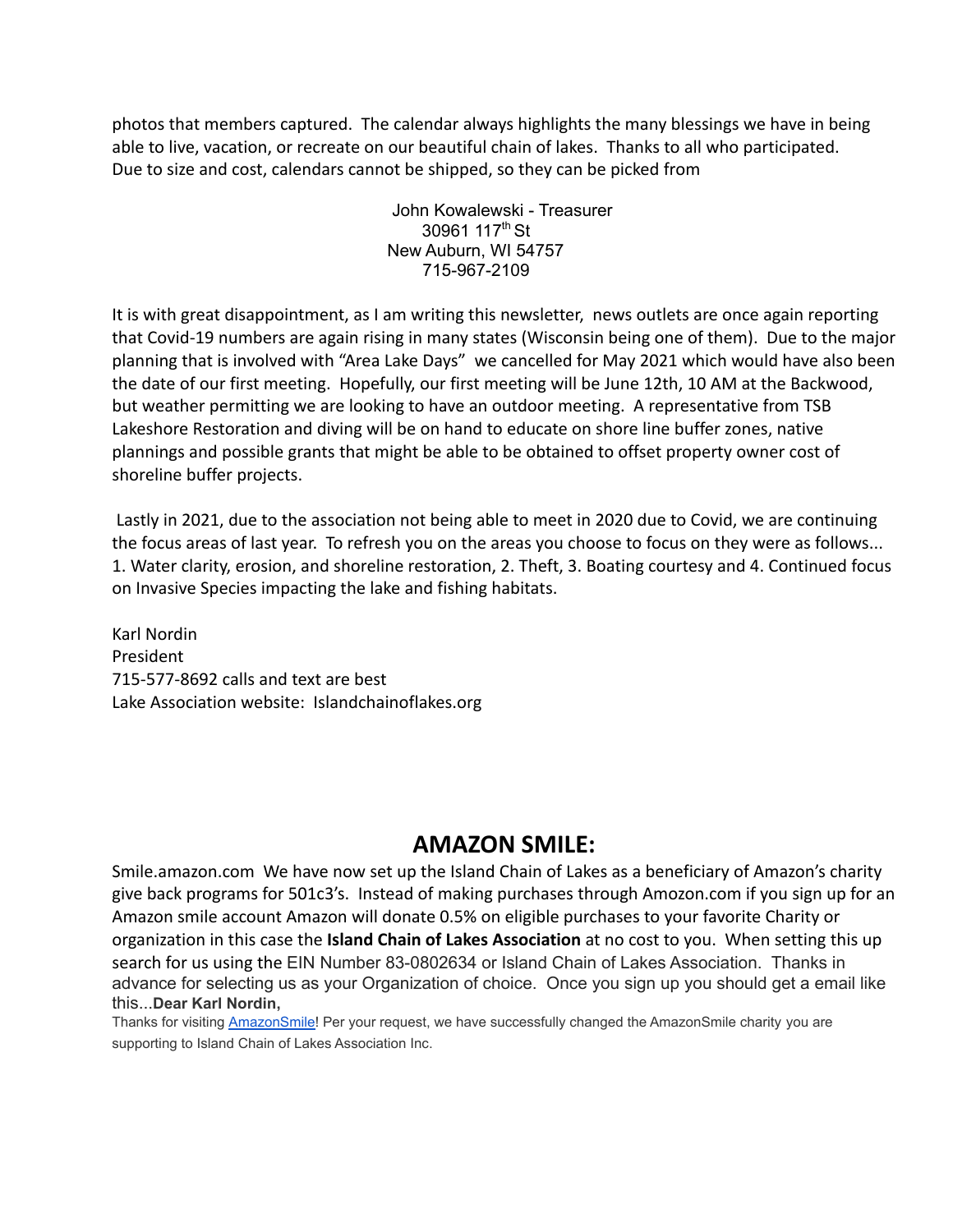#### **PROMOTING AND ENHANCING BOATING SAFETY:**

- 1. After hearing our membership related to navigation challenges between McCann and Island Lakes especially at night, we purchased 4 more center channel markers buoys for 2021 - Now there should be a clear sight path between each buoy as you navigate the channel making it easier and safer.
- 2. One of our wake boarding members provided the Association with Proactive Wake Boating courtesy signs. With permission of the Rusk County Forestry Department we have mounted these signs at each of our boat landings. Great to see this collaboration for boating safety.

## **Spring Thank Yous:**

**2021's Buoy and hazard marker installation crew**: Ralph DeLuga, John Kowalewski, Rick Krahn, and Mark Schmitt

**Repair on buoy's**: Darrel Bauman

**Storage of buoys for the winter:** Mark and Nola Schmitt

**Outdoor Association pontoon boat storage:** Rick and Deb Krahn

**The Lake Association Board Members and Lake Representatives for their continued dedications and work for the organization:** Mark Schmitt, VP, Al Christianson, Secretary, John Kowalewski, Treasure, Rick Krahn, Island Lake Rep, Ted Hakala, McCann lake rep, Tom Slowinski, Clear Lake Rep, and Ron Ottum, Chain Lake Rep.

**Dan Borreson:** Association financial auditor



**ASSOCIATION MEETING SCHEDULE**

May 2021: There will be no meeting due to cancellation of Area Lake Days/Covid

June 12, 2021 10 AM Backwoods: Outdoor Meeting if weather permits- Speaker from TSB on Shoreline Buffer zones.

July and August meetings to be determined: Watch upcoming newsletters.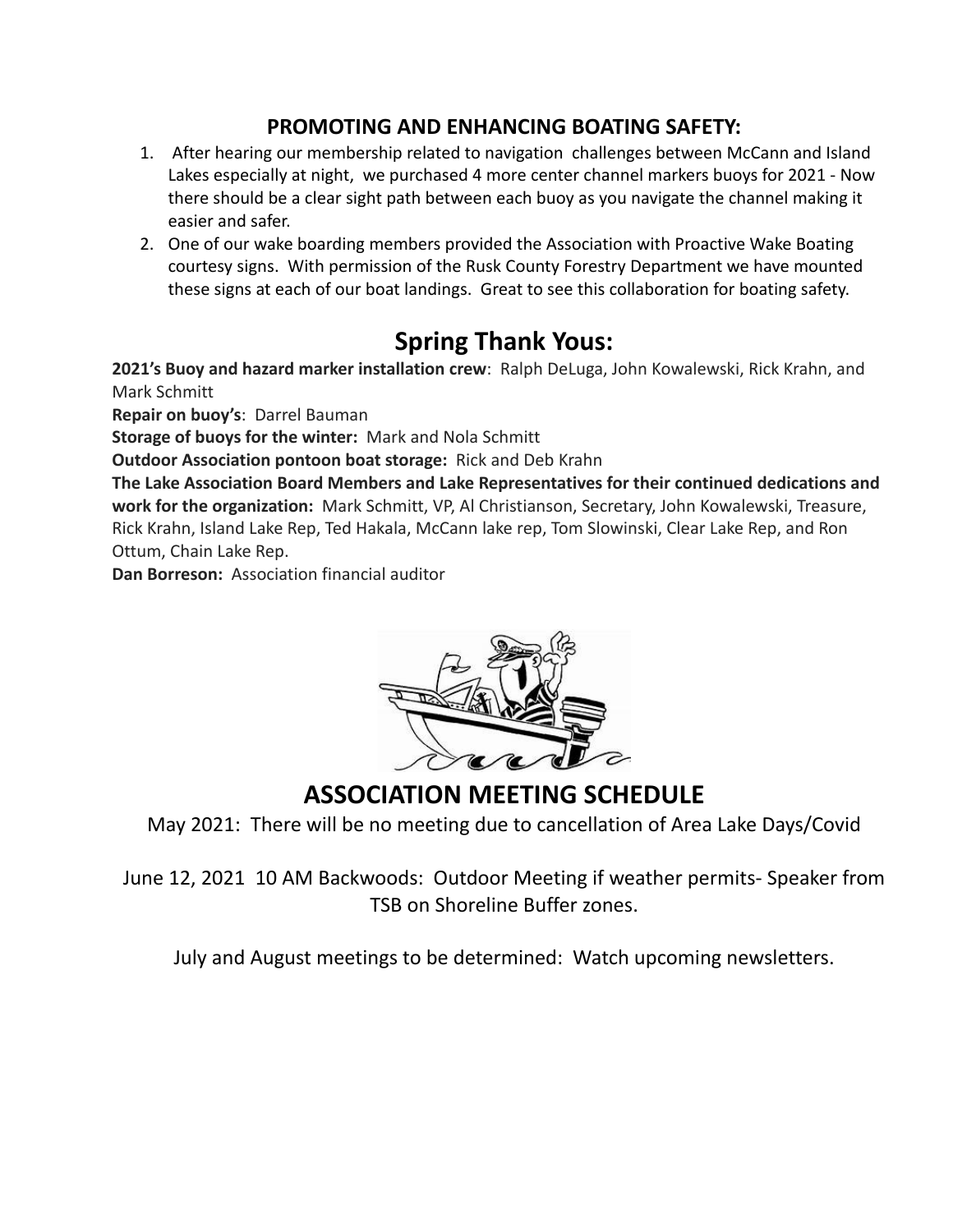**BURNING PERMITS REQUIRED:** By John Bowe- Association Member



Burning permits are required anywhere in the state of Wisconsin. Each city, county, villages and townships may have a little different regulations, however they each have them. Make sure you know the regulations for the area you are burning. DNR permits are NOT valid in cities or villages.

Fire conditions and daily burning restrictions are posted every day after 11am on the Wisconsin department of Natural resources website.

Burning permits may be obtained for free via email instantly on the DNR website (burning permits - <https://dnr.wi.gov/burnpermits/> ) or via mail by calling 1-888-947-2876. Permits are only valid for the date shown on the permit.

This year is very dry and fire danger exceptionally high and will remain high throughout this spring until green up. This year we have very little moisture in the soil or ground fuel throughout forests. Consider alternatives to burning this spring if possible.

If you must burn. Brush and leaves are legal to burn after obtaining a proper burning permit. Remember garbage, furniture, rubber and plastics of any kind are illegal to burn. Simple contained camp fires are legal without a burning permit.

Burning may not disturb, inconvenience or do damage to neighbors by smoke or fire.

Do not hesitate to call 911 if you have any doubts about controlling your fire. Chippewa County non-emergency dispatch 715-726-7701 Rusk county non-emergency dispatch 715-532-2200

Burning debris is the leading cause of wildfires in Wisconsin. You are 100% responsible for all costs associated with a fire caused by you burning, even with a burning permit. Firefighters are battling 39-wildfires in Wisconsin as of 1430 on 3-21-21

John Bowe, Battalion Chief Chippewa Falls Fire & Emergency Services 1301 Chippewa Crossing Blvd Chippewa Falls, WI 54729 Station 715-723-5710 Direct 715-726-2715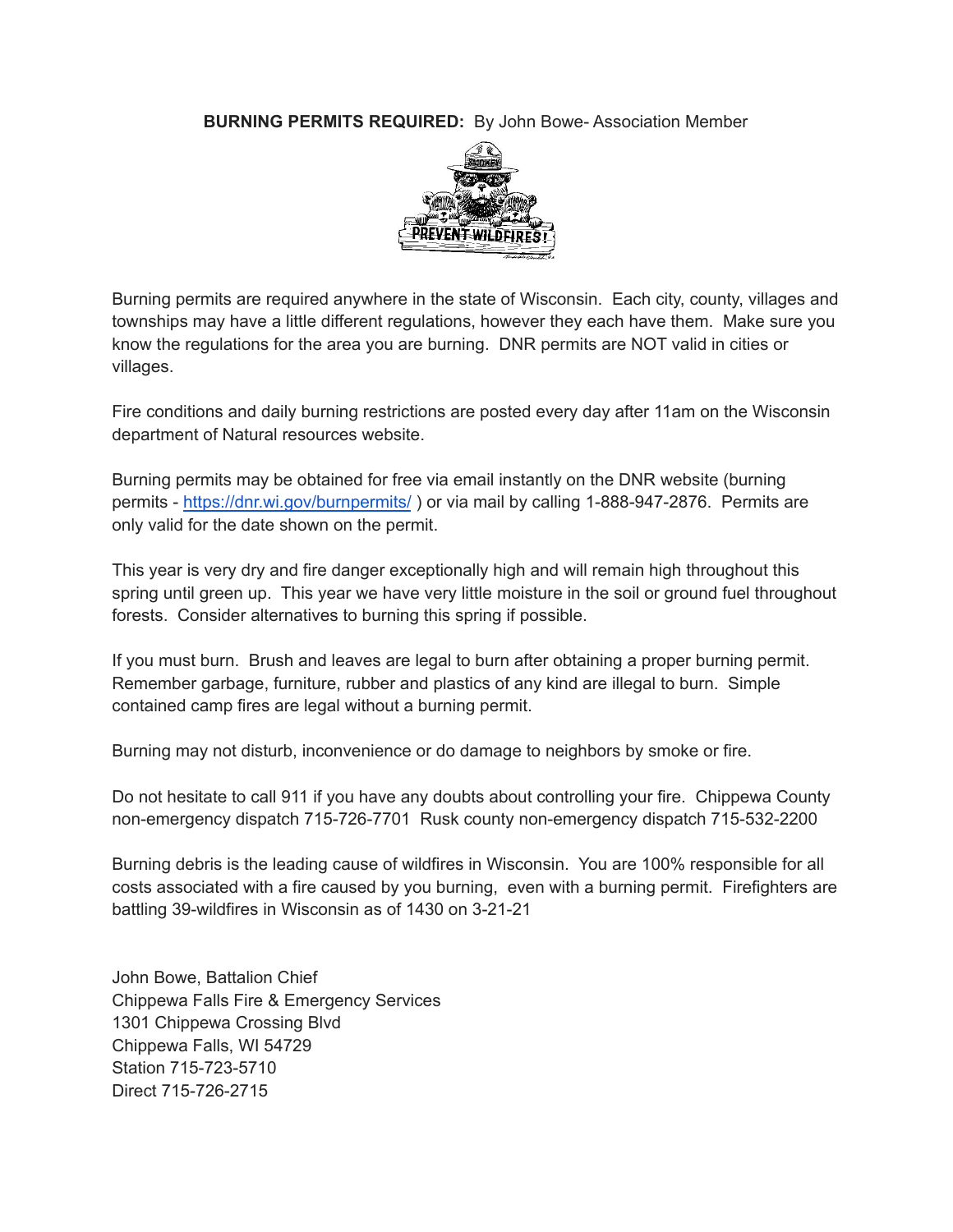# **MANAGING RUNOFF WITH HEALTHY LAKES & RIVERS PRACTICES**



Healthy Lakes & Rivers practices such as fish sticks, native plantings, diversions, rock infiltration, and rain gardens help to meet various goals to improve waterbody health. This decision tool will direct you to the appropriate practice to meet your healthy lakes and rivers goals.

#### **What goals do you have for your property?**

- Create fish and wildlife habitat. > CHOOSE FISH STICKS . This fish and wildlife habitat best practice creates food, shelter, and breeding areas for all sorts of creatures: small aquatic insects, fish, turtles, ducks, and songbirds. Fish Sticks can also help prevent bank erosion—protecting lakeshore properties and your lake.
- Improve wildlife habitat, natural beauty and privacy, and decrease runoff. > CHOOSE NATIVE PLANTINGS - Shoreline plantings, bird/butterfly habitat, woodland, low growing, deer resistant, and bare soil area plantings.
- Prevent runoff from getting into your lake or river or direct water to an infiltration practice. > CHOOSE DIVERSION PRACTICES - a diversion redirects runoff that would otherwise move downhill into the lake or river to a dispersion area where it can soak into the ground. It may be used in connection with a rock infiltration or rain garden. By increasing the frequency of diversion practices, runoff volume can be kept low, decreasing erosion.
- Capture and clean runoff. CHOOSE ROCK INFILTRATION -This infiltration best practice captures, cleans, and infiltrates runoff that would otherwise move downhill into the lake or river. It is appropriate for sandy to loamy soils only (not clay!).
- Create wildlife habitat and natural beauty while capturing and cleaning runoff. CHOOSE A RAIN GARDEN- Rain gardens collectively protect lakes and rivers by preventing